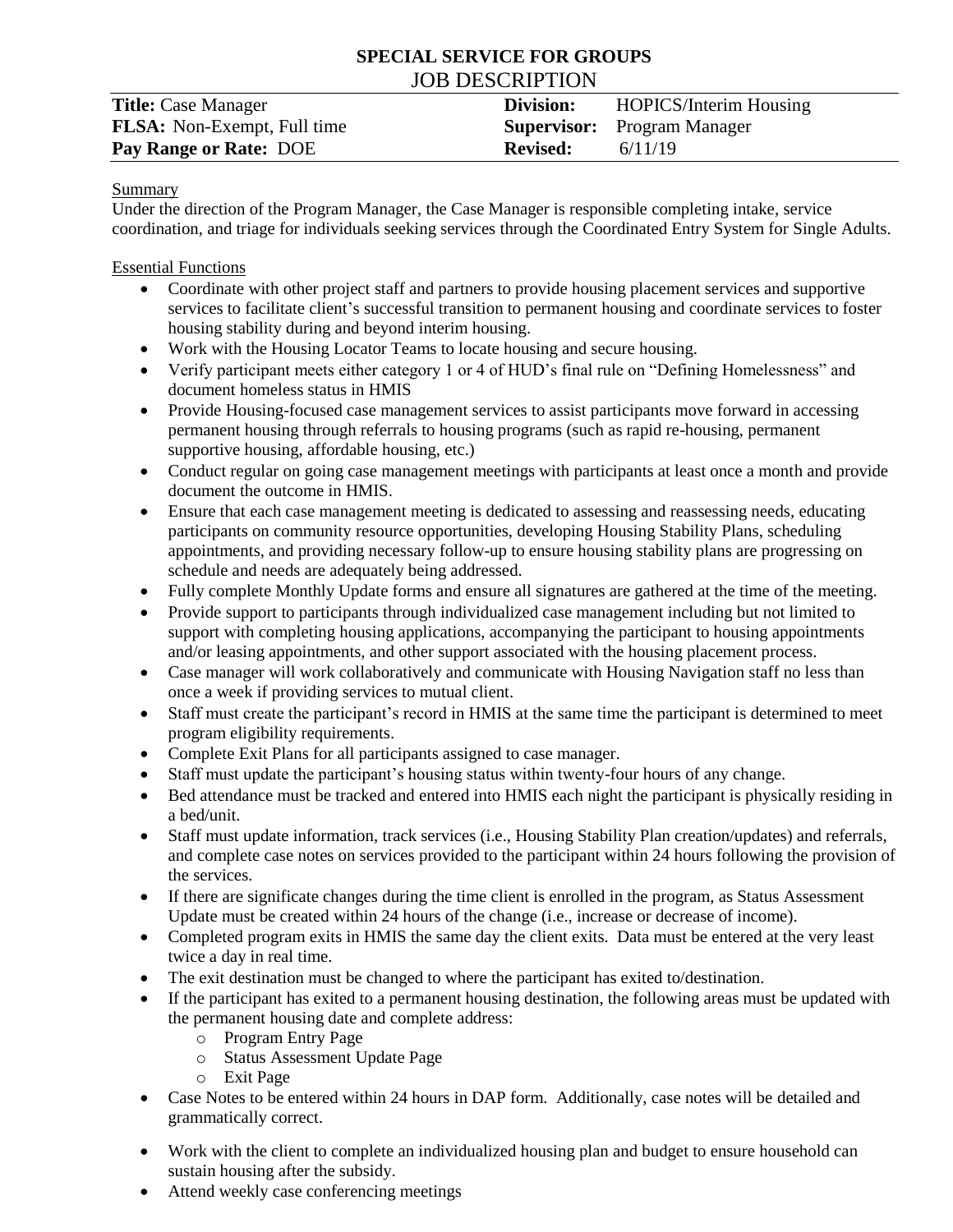- Collaborate and coordinate with DMH, DPSS, LAUSD, WorkSource, and SUD providers.
- S/he will assist clients with identifying the most appropriate housing intervention.
- Coordinate with other HOPICS staff and collaborative partners to provide ancillary services to achieve housing stability; follow-up with clients weekly, at minimum; maintain interagency consultation, coordination, and referrals as it relates to housing.
- Maintain up-to-date and accurate documentation in client files for service coordination/case management, housing placement, rental assistance, and move in assistance.
- Provide the Program Manager with all required client information and assessment outcomes;
- Enter data into HMIS within 24 hours.
- Prepare project reports in accordance with funding requirements.
- S/he will assist in trainings and provide support to necessary staff, providers, and other project partners participating in project. The case manager will participate in all mandatory program and division meetings and trainings, as assigned by his/her supervisor and division director.
- Prepare reports in accordance with program requirements and Division policies.
- Conduct criminal background checks on all pre-eligible applicants and household members over 13 years of age.
- Maintain files/records on client services in compliance with HIPAA, 42 CFR Part 2 and other funding requirements for audit purposes.
- Maintain appropriate boundaries; and adhere to SSG's Code of Ethics and HOPICS' Core Values.
- Represent the Agency in a professional manner at meetings and community events.
- Regular attendance required.
- Other duties as needed.

#### Secondary Functions

Perform other duties as assigned by the Program Manager and or Division Director. Answer phones and route incoming calls; serve as back-up to the Intake Coordinator in his/her absence.

#### Minimum Qualifications - Knowledge, Skills and Abilities Required

Associates Degree in Social Services or other administrative, business or housing field is required from an accredited or state approved college or university, with a minimum two (2) years job related experience working with homeless individuals and families **OR** five years experience working in social service field; case management and homeless program experience preferred. If in recovery, a minimum of three (3) years of being drug and alcohol free is required. Working knowledge of Microsoft Word, Excel, and other database programs. Knowledge of resource development, case management and documentation. Ability to work with clients from diverse cultural, ethnic, and socio-economic backgrounds. Ability to communicate effectively, both written and orally. Verification of Employment Eligibility and Background Clearance. TB test required (Not more than (3) month prior to or (7) days after Date of Hire, and renewed annually thereafter), CPR and First Aid Certification required within 30 days of employment with company and valid Driver's License and auto insurance required. Reliable transportation is required. Ability to communicate effectively, both written and orally. Experience working with homeless families and children, DCFS as well as an experience with placing homeless families into permanent housing.

#### Non-Essential Qualifications:

Experience using HMIS and at least one year of rapid re-housing experience preferred.

#### Supervisory Responsibilities:

This position does not have any supervisory responsibilities.

### Environmental Conditions (Working Conditions)

This position is responsible to work in "client friendly" environments and is required to visit other shelters and homeless access centers as part of their duties. Local automobile travel is required. There is some responsibility to work in noisy environments where children and adults are present.

#### Physical Requirements

The Case Manager typically spends time sitting, standing, typing, thinking, writing, walking, driving, carrying (max. 25 lbs), listening, speaking.